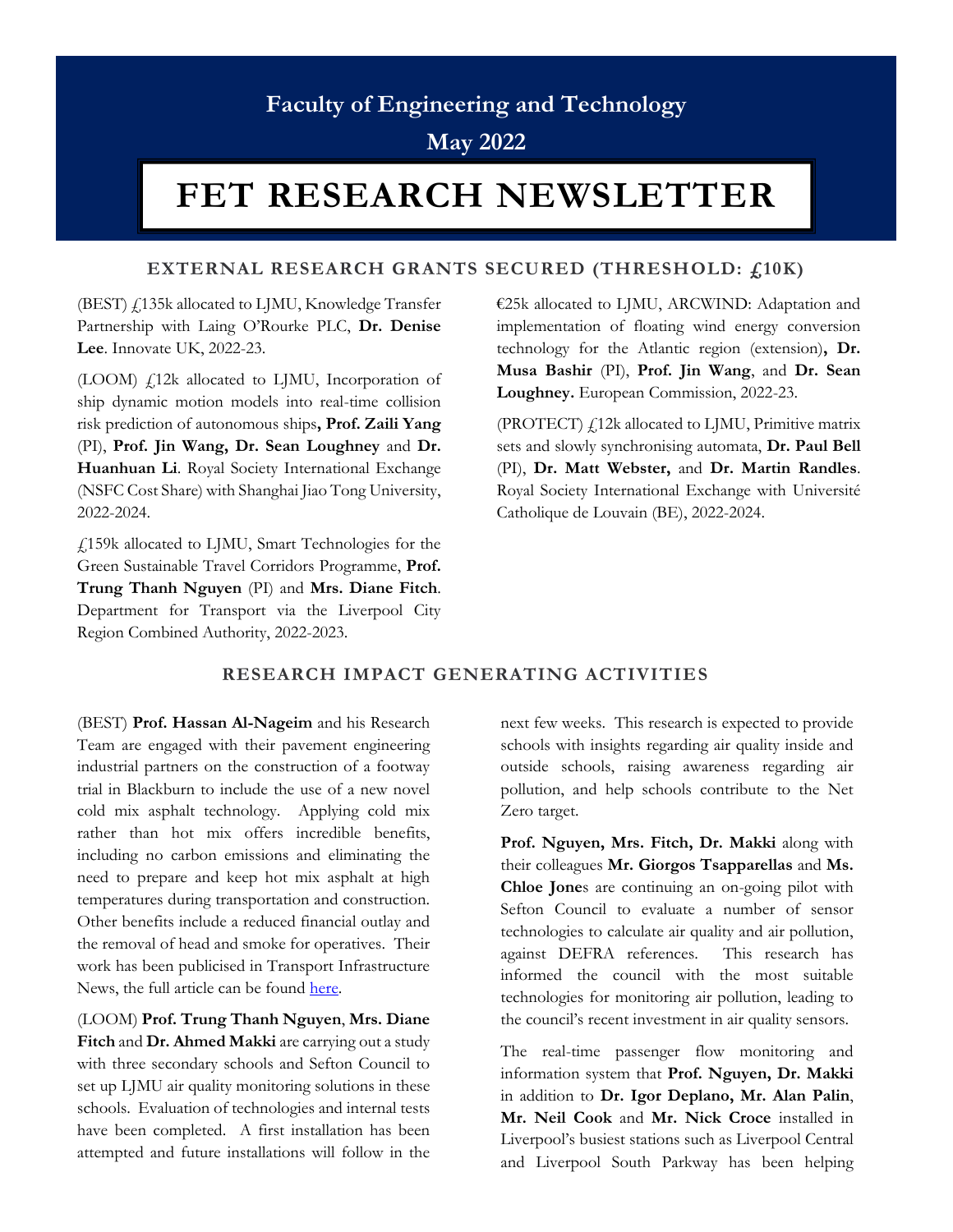Merseyrail to understand the capacity of their network as well as managing the flow of passengers in both normal daily situations and busy events such as the recent Grand National.

# **IMPORTANT ITEMS FOR POSTGRADUATE RESEARCHERS INCLUDING PHD COMPLETIONS AND RESEARCH INITIATIVES AT FET**

(ARI) LJMU and the University of Liverpool are to jointly host a new Centre for Doctoral Training (CDT) in Data Intensive Science. Funded by the Science and Technology Facilities Council (STFC) and supported by a consortium of international partners, including Harvard University, CERN and Fermilab, as well as leading North-West partners, including Daresbury Laboratory, Hartree Centre, and several NHS Trusts in the Liverpool region. [LIV.INNO](https://www.liverpool.ac.uk/centre-for-doctoral-training-for-innovation-in-data-intensive-science/) will be an inclusive hub for training diverse cohorts of excellent students in data intensive science. It will provide targeted training to meet a growing skills gap in the area of data science which has seen a dramatic increase in many fields of science and engineering, due to the advancement of sensors, mobile devices, biotechnology, digital communication, and internet applications. LIV.INNO students will receive exactly the skills and training they require to help drive the Knowledge Economy, which has been identified as a key sector for the Liverpool City Region. The CDT LIV.INNO network will fund 4 studentships over the next 3 years.

STFC has awarded ARI 3 fully funded PhD studentships to start in October 2022. The award letter stated that ARI's Postgraduate Researchers (PGRs) have maintained a successful completion rate of 94%, which is quite impressive and is credit to the PGRs, their supervisors and Faculty Research Degrees Committee.

(FET) The Faculty will be holding their annual Postgraduate Research Day on Wednesday 29th June 2022. The event will be in a hybrid format this year, with photo and poster galleries available to view from the 23rd May 2022 and a face-to-face event concluding this year's activities in the Adaptive Learning Zone. The face-to-face event will include the final of the Pitch Presentation Competition, Keynote speakers and an opportunity for networking. PGRs will be presenting either a photo, poster, pitch or paper depending on the stage of their research. Colleagues are encouraged to 'save the date' in their diaries. Further information including the conference programme will be shared in due course.

#### **EXTERNAL COLLABORATION**

(FET) The UK–Malaysia University Consortium (UK-MUC)'s Launch Meeting took place on the 30th March 2022. As part of the British Council's Going Global Partnerships programme, the Consortium is designed to be a flagship initiative that promotes strategic engagement and bilateral cooperation in higher education between its partner universities. The project will lay a foundation for creating long term collaborations, shared priorities, and complementary expertise in higher education between the UK and Malaysia. It will also reinforce the global perceptions of both countries as centres of higher education excellence. The Consortium is managed by LJMU as

the Consortium Secretariat **Prof. Jin Wang, Dr. Russell English**, Dr. Julia Wang (International Relations) and **Lucy Lamb**. The project will last for two years. Further information about UK-MUC can be found [here.](https://www.ljmu.ac.uk/microsites/uk-malaysia-university-consortium)

(MEMARC) As part of the EU RISE Project 'I-Weld' led by **Prof. James Ren**, two PhD researchers, Mr. Sufian Raja and Mr. Safwan Mansor, from the Centre of Advanced Manufacturing and Material Processing, University of Malaya have commenced their research secondment at LJMU, they will be visiting until October 2022.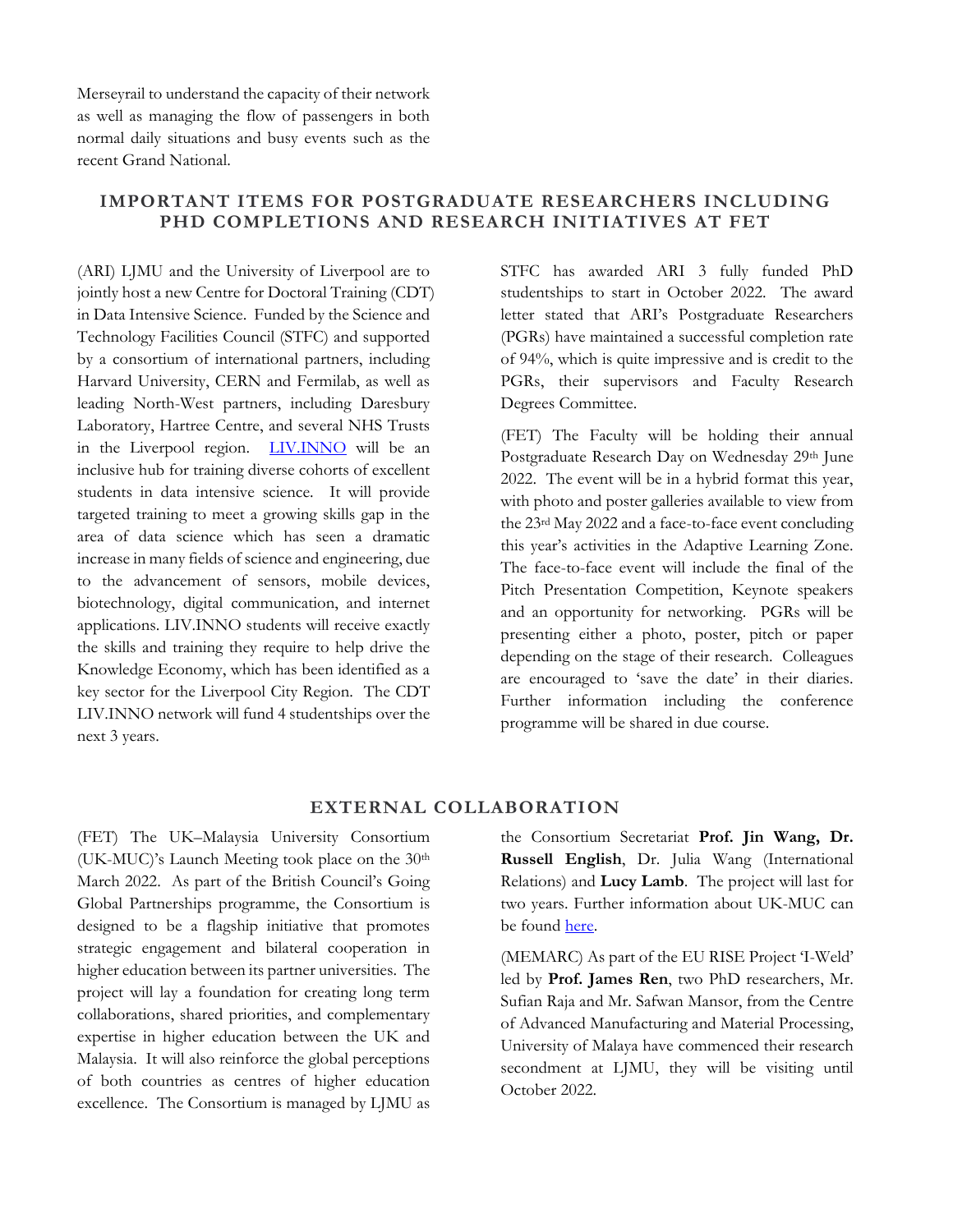(ARI) **Hill, A. D., Crain, R. A., McCarthy, I. G., Brown, S. T.** (2022) "Intrinsic alignments of the extended radio continuum emission of galaxies in the EAGLE simulations", *Monthly Notices of the Royal Astronomical Society*, Volume 511, Issue 3, pp. 3844- 3862, [DOI.](https://academic.oup.com/mnras/article-abstract/511/3/3844/6521457?redirectedFrom=fulltext&login=false) 

(LOOM) Wang X.J., Liu Z.J., **Loughney S., Yang Z.**, **Wang Y.F.** and **Wang J**. (2022) "Numerical Analysis and Staircase Layout Optimization for a Ro-Ro Passenger Ship during Emergency Evacuation", *Reliability Engineering and System Safety*, Volume 217, pp. 108056, [DOI.](https://www.sciencedirect.com/science/article/abs/pii/S0951832021005585#!)

(PROTECT) **Bell, P. C.** (2022) "Polynomially ambiguous probabilistic automata on restricted languages", *Journal of Computer and System Sciences*, Vol. 127, pp. 53-65, **DOI**. This paper previously appeared in the 46th International Colloquium on Automata, Languages, and Programming, ICALP 2019 and led to an invited talk at the University of Oxford in 2020.

#### **OTHER ITEMS**

(ARI) A wide variety of outreach events were undertaken by the ARI during British Science Week including a build your own telescope workshop, a science careers event at Ladybridge Community Primary School in Bolton and a workshop at the FireFit Hub in Toxeth where young people designed and made vehicles to protect a mini astronaut. Full details of all events can be found [here.](https://www.ljmu.ac.uk/about-us/news/articles/2022/3/18/making-space-for-women-to-thrive-in-astrophysics) 

**Prof. Andy Newsam** helped organise and attended the first meeting of a new inter-disciplinary and international group interested in dark skies and darkness more generally. A group brought together by former ARI PhD student Dr. Hannah Dalgleish. The meeting was held in Oxford and had about 40 attendees from areas as diverse as the lighting industry, ecology, philosophy, tourism and art as well as some astrophysicists. The meeting was extremely successful and is likely to lead to a number of impactful, crossdisciplinary collaborations.

Work undertaken by **Dr. Helen Jermak** and **Dr. Manisha Shrestha**, on an unusual X-ray emitting black hole binary system, has been attracting a lot of attention recently. **Dr. Jermak** is quoted extensively in a [Newsweek piece](https://www.newsweek.com/most-tilted-black-hole-ever-change-what-we-know-how-form-maxi-j182070-1682152?fbclid=IwAR0NS-abzy9g1wb7Lj6Jb3CPYruaV9clLntvPDfvVvfORekCAPj5JgbHYQU) on this system, which has a remarkably large misalignment between the spin of the black hole, and the orbital plane of the binary. The observations were made with the Nordic Optical Telescope and, of course, the Liverpool Telescope.

**Prof. Shiho Kobayashi** and the Equality, Diversity and Inclusion Team managed the successful renewal of the IoP Juno Practitioner status, for gender equality practices within the ARI. The renewal statement acknowledges some existing strengths and improvements since the last award and provides useful guidance for further development.

**Dr. Helen Jermak** was invited to deliver an inperson talk about the New Robotic Telescope (NRT) at the Institute of Physics 'Supernova Neutrinos in the Multimessenger Era' workshop, hosted at Kings College, London, 7th April 2022.

**Dr. Victoria Yankelevich** delivered an online talk for the Cosmology Seminar at the University of Arizona, 25th March 2022.

Prof. Habib Khosroshahi, Director of the Iranian National Observatory, who has been responsible for bringing to completion a 3.4 metre telescope in Iran, recently visited the NRT Team. Prof. Khosroshahi's visit was part of a Royal Society-funded collaboration, where he contributed his knowledge and experience to a wide variety of discussions relating to the NRT project, as the team prepare for critical design review.

(LOOM) **Mrs. Diane Fitch** was recognised by IMarEST on the 25<sup>th</sup> March 2022 by receiving their 'Marine Ambassador' award as part of their Outstanding Contribution Award Winners for 2020. The award is recognition of her work under the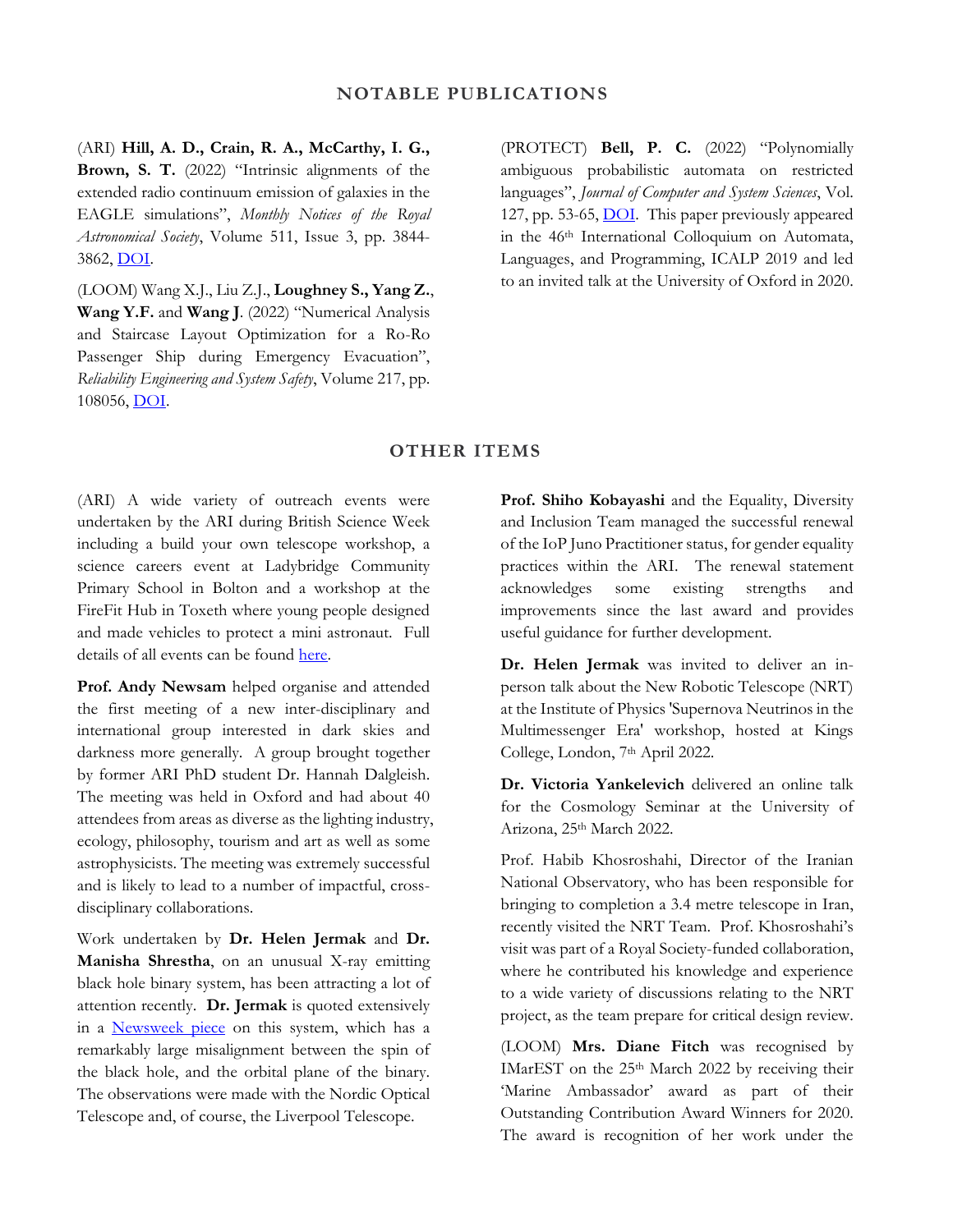Maritime SuperSkills Project and particularly the apprenticeship standards for Marine Surveyor and Marine Technical Superintendent.

**Volume 8, Issue 3 (May 2022) Faculty of Engineering & Technology Liverpool John Moores University Liverpool, L3 3AF, UK**

**FET Research & Knowledge Exchange Committee (Contact: FET-FRKEC@ljmu.ac.uk)**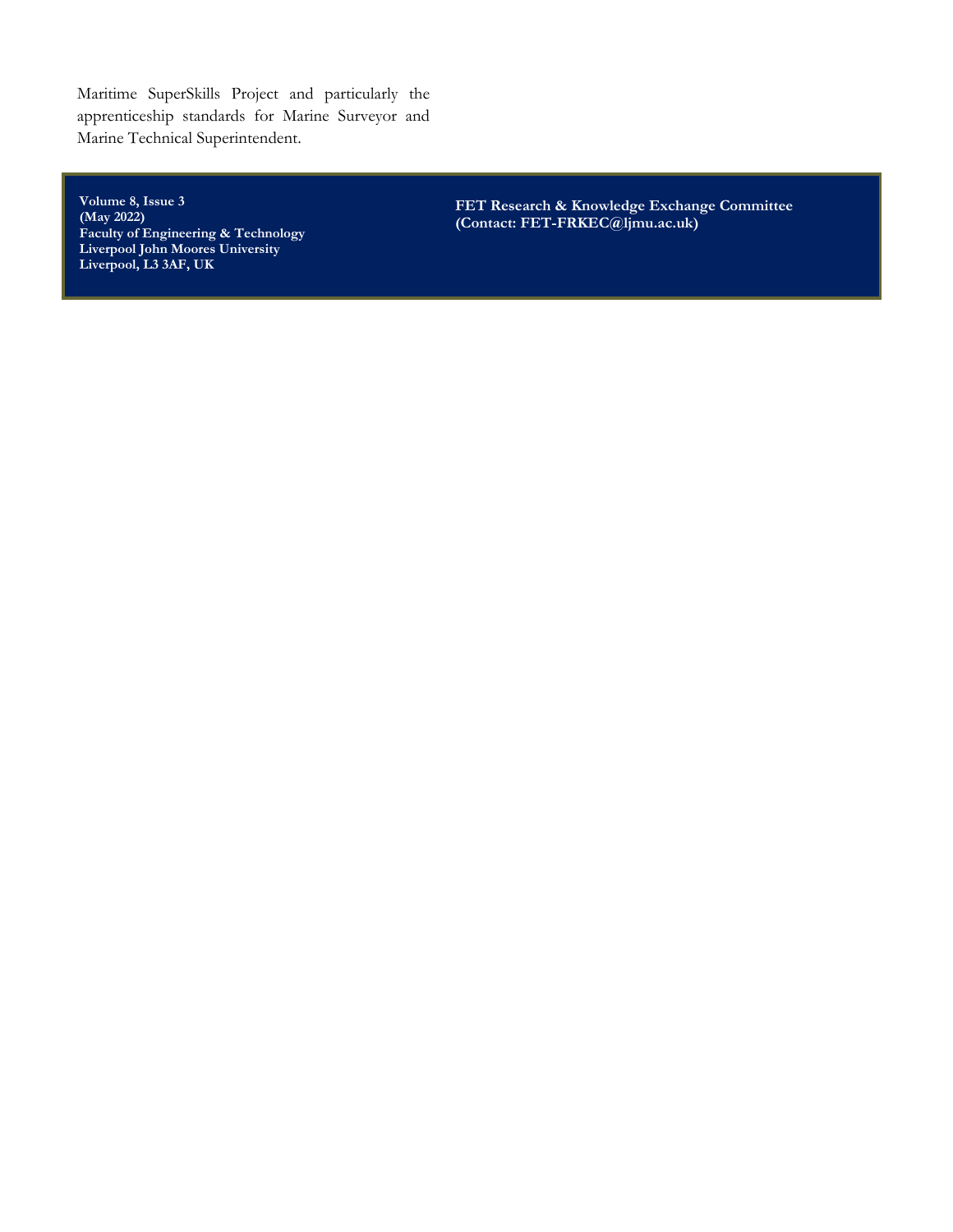# **Faculty of Engineering and Technology**

**March 2022**

# **FET RESEARCH NEWSLETTER**

## **RESEARCH IMPACT GENERATING ACTIVITIES**

(PROTECT) **Dr. Mark Taylor** has been working with Merseyside Fire and Rescue Service examining accidental dwelling fire injuries as part of an Impact Case Study for REF 2027/28 resulting in three publications.

# **IMPORTANT ITEMS FOR POSTGRADUATE RESEARCHERS INCLUDI NG PHD COMPLETIONS AND RESEARCH INITIATIVES AT FET**

(ARI) **Mr. Conor Ransome's** first paper to be published in MNRAS on IIn supernovae was picked up as a monthly 'Research Highlight' in Nature Astronomy 'SUPERNOVAE: As sweet by any other name?'

**Mr. Stephen Molyneux**, PhD student at ARI, who is currently on a highly prestigious ESO studentship in Munich, recently contributed to the magazine "All About Space" (27th January 2022 edition, Issue 126) as part of their "Ask Space" section. Mr. Molyneux provided an answer to the question, 'How do we know the Milky Way is a spiral galaxy?'

(FET) The Dual PhD Agreement between LJMU and Wuhan University of Technology has been renewed in January 2022. A Dual PhD student will be joining LJMU next month.

FET's PGR Mentoring Programme continues into 2022, PGR Mentors have now been paired with mentees within the Faculty. Mentors support their mentees to settle into life in Liverpool and into PGR life at LJMU. PGR Mentors have been trained through the ILM Coaching and Mentoring Programme, which is supported by the Faculty PVC.

## **INTRODUCTION TO NEWLY APPOINTED RESEARCH ACTIVE MEMBERS**

(ARI) **Dr. Oliver Newton** joined the HPC group on 17th January 2022 and will be working on the E-MOSAICS project until August 2022, testing the influence of galaxy assembly histories on the formation and disruption of globular cluster populations. **Dr. Newton's** expertise is in the use of numerical simulations to constrain the nature of DM from the properties of small scale structure. He joins the ARI from the University of Lyon, where he worked on constrained realisation simulations and the large HESTIA simulation suite. Prior to that, he completed his PhD at the University of Durham.

(PROTECT) **Dr. Athanasios (Thanos) Zolotas** joined the School of Computer Science and Mathematics as a Senior Lecturer in Software Engineering. Before joining LJMU, he was a Research Fellow at the Computer Science Department at The University of York. His research interests are in areas of Model-Based Software Engineering, Parallel Processing of Big Data and Safety Assurance. He is keen on collaborating with others in areas of mutual interest.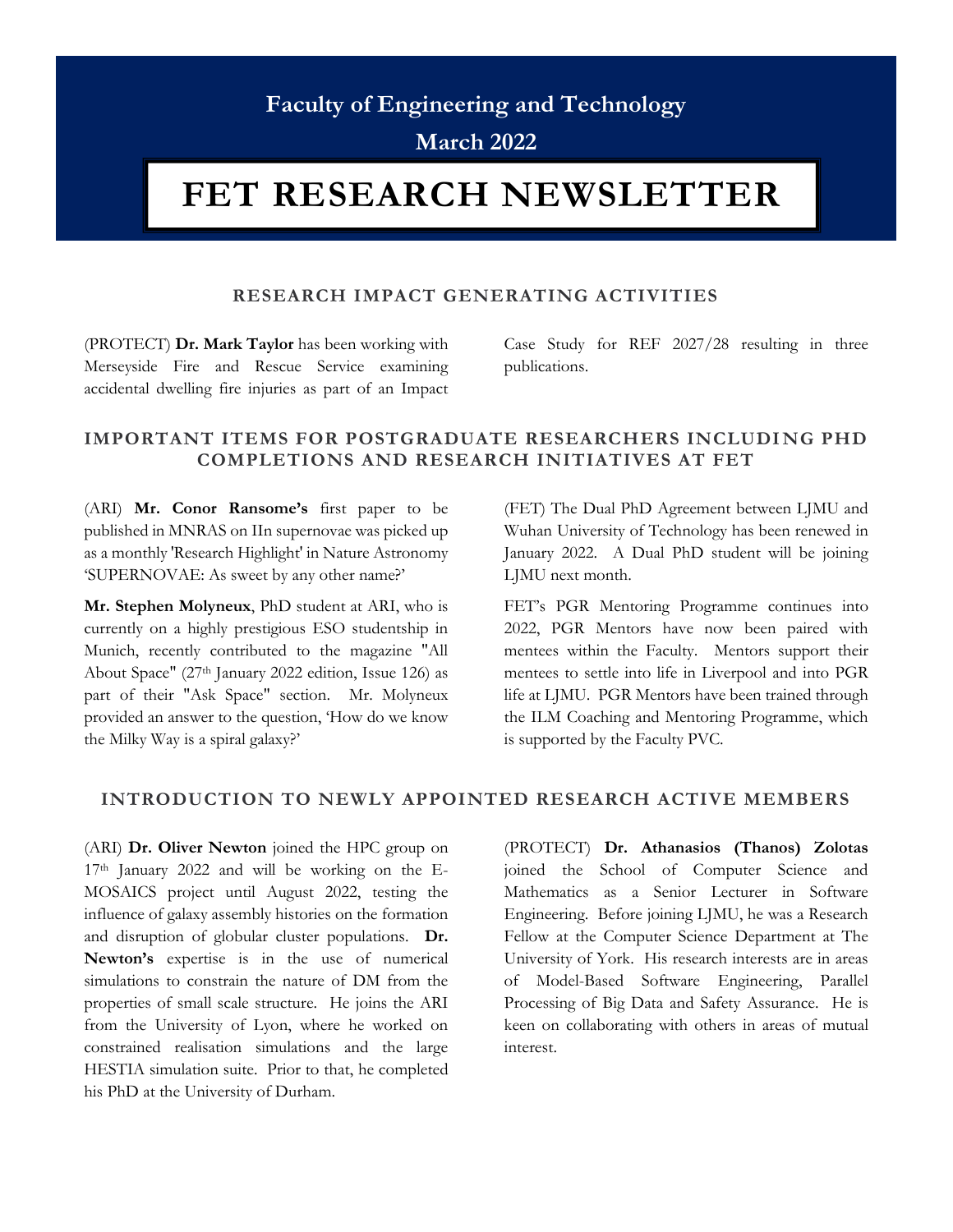#### **NOTABLE PUBLICATIONS**

(DSRC) Bacciu, D. (ed.), **Lisboa, P. J. G.** and Vellido, A. (2022) *Deep Learning in Biology and Medicine.* London: World Scientific Publishing Europe Ltd, [DOI.](https://www.worldscientific.com/worldscibooks/10.1142/q0322)

Llanera, D. K., Wilmington, R., Shoo, H., **Lisboa, P. J. G., Jarman, I.**, Wong, S., Nizza, J., Sharma, D., Kalathil, D., Rajeev, S., Williams, S., Yadav, R., Qureshi, Z., Narayanan, R.P., Furlong, N., Westall, S., Nair, S. (2022) "Clinical Characteristics of COVID-19 Patients in a Regional Population with Diabetes Mellitus: The ACCREDIT Study", *Frontiers in Endocrinology*, Vol. 12, [DOI.](https://www.frontiersin.org/articles/10.3389/fendo.2021.777130/full)

(LOOM) Fang, S., Liu, Z., Wang, X., **Wang, J.** and **Yang, Z.** (2022) "Simulation of evacuation in an inclined passenger vessel based on an improved social force model", *Safety Science*, Vol. 148, pp. 105675, [DOI.](https://www.sciencedirect.com/science/article/abs/pii/S0925753522000157#!) 

(PROTECT) Mehta, J., **Czanner, G.,** Harding, S., Newsham, D., Robinson, J. (2022) Visual Risk Factors for Falls in Older Adults: a case-control study, *BMC Geriatr*, Vol. 22, Issue 134, [DOI.](https://doi.org/10.1186/s12877-022-02784-3)

## **OTHER ITEMS**

(ARI) **Dr. Dave Eden**, PDRA, has secured, as Principal Investigator, no less than 1392 observing hours, out of 4200 available, in a relatively recent JCMT (James Clerk Maxwell Telescope - based in Hilo, Hawaii) time allocation round. This award of time has a cash equivalent of \$1.4 million. It will enable **Dr. Eden** to continue and extend his work on surveying the molecular gas content in the outer parts of the Galaxy, and to explore the relation between gas density and the star formation rate.

The Royal Astronomical Society announced its 2022 awards and the EAGLE Team (which includes **Prof. Rob Crain** and **Prof. Ian McCarthy**) was named as the [Group Award Winner,](https://ras.ac.uk/news-and-press/news/royal-astronomical-society-reveals-2022-award-winners) LJMU is specifically named as one of the project's host institutes.

**Dr. Renske Smit** gave a live interview on BBC news on 25th January 2022 about the James Webb Space Telescope, which reached its destination, one million miles from Earth, after being launched on Christmas Day. **Dr. Smit** is one of a handful of scientists who will get to use the world's most powerful telescope, which will spend months uncovering the secrets of the birth of the Universe.

**Dr. Dan Perley** gave a press conference in January on a recent supernova discovery, possibly related to the collapse of a star to a black hole. It was picked up by Cosmos Magazine, and it featured on the LJMU webpage and that of a few observatories. In association with this, he also delivered a presentation for NASA's ["Universe of Learning"](https://universe-of-learning.org/contents/events/science-briefings/science-briefing-live-from-aas-2022?Project=science-briefings) (an online site for connecting educators with NASA-related research; and wrote an article for [The Conversation.](https://theconversation.com/black-holes-we-think-weve-spotted-the-mysterious-birth-of-one-174726)

(BEST) **Prof. Patryk Kot** and **Prof. Andy Shaw's** sensor technology has been published in the iiCON newsletter. The new diagnostic tool is the result of a collaboration that brings together the expertise of iiCON lead partner Liverpool School of Tropical Medicine (LSTM), LJMU, and a Merseyside SME manufacturing partner 4D Products Ltd. The handheld sensor device designed by colleagues in BEST, uses advanced AI analysis and electromagnetic wave technology to detect residual Alpha-Cypermethrin on sprayed wall surfaces in India, and measure whether the correct dose has been applied. The innovative and easyto-use tool has undergone rigorous testing under both laboratory and field conditions, using the WHO approved gold standard methods as the comparator for device performance. The full article can be viewe[d here.](https://www.infectioninnovation.com/iicon-project-leverages-sensor-technology-for-breakthrough-diagnostic-tool/)

(FET) The following were successful in their bids for internal research funding:

(DSRC/PROTECT) Business Support, non-recurrent QR: **Dr. Ivo Siekmann** (PI), **Dr. Gabriela Czanner, Dr. Stewart Chidlow and Dr. Robert Wilkinson**  (Co-Is), "Towards Assessing Agricultural Technology beyond Animal Testing – a new collaboration with Syngenta"  $4.7,500$ .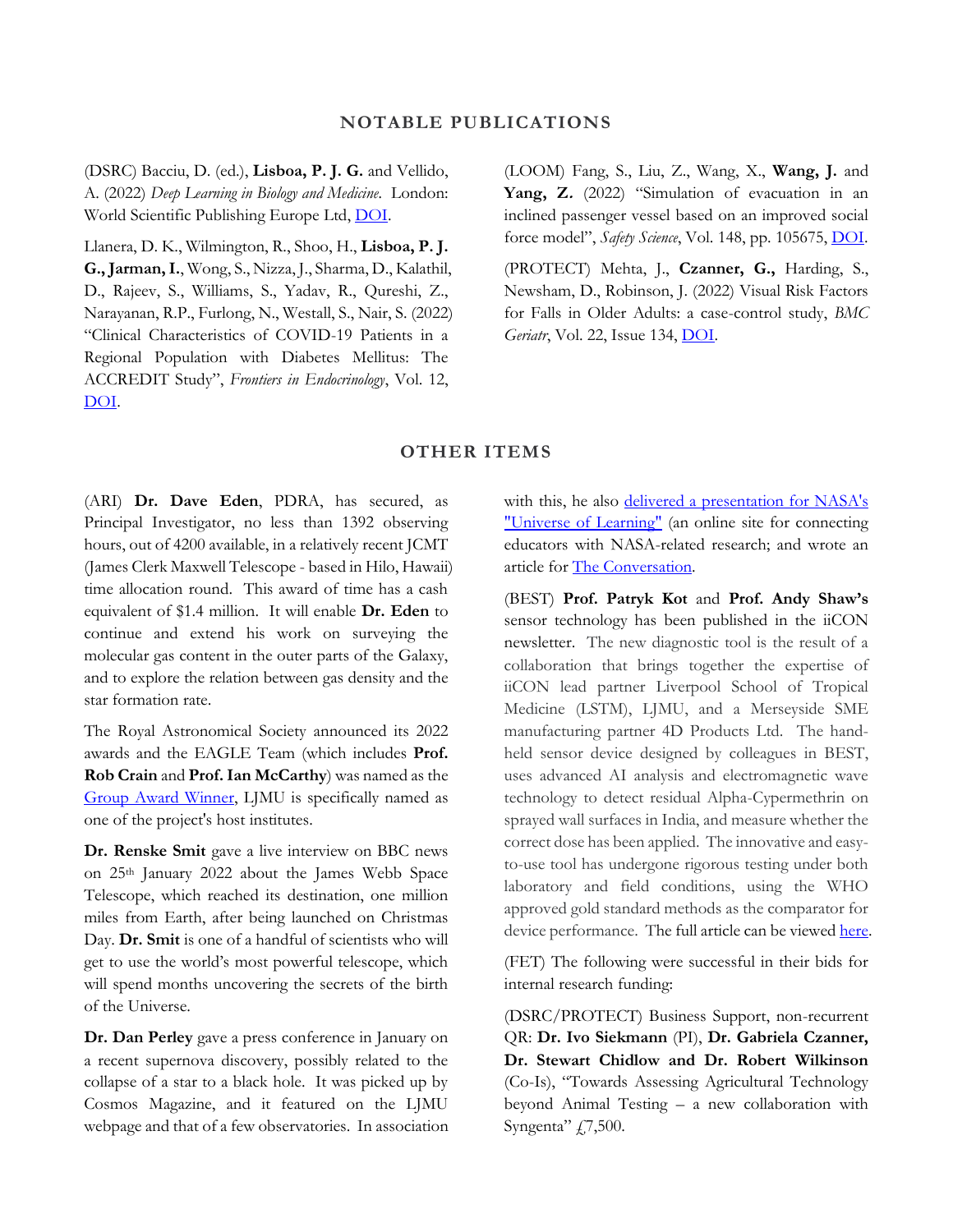(PROTECT) Enhancing Research Culture. **Dr. Gabriela Czanner** (PI), "Risk from mathematical and non-mathematical perspective: promoting research interests and participation in quantitative risk assessment"  $f$ , 3, 500.

(PROTECT) **Dr. Mark Taylor** has become a member of the Academic Reference Group for HM Inspectorate of Constabulary and Fire and Rescue Services.

**Dr. Hoshang Kolivand** delivered an invited talk "Challenges in Augmented and Virtual Reality", International Webinar on Global Healthcare and Nutrition, 10th-11th February 2022, France. **Dr. Kolivand** also delivered an invited lecture "Challenges in Augmented and Virtual Reality" 16th February 2022, Staffordshire University, UK.

Research by **Dr. Carl Chalmers**, **Prof. Paul Fergus** and colleagues, features in New Scientist magazine. The article reports on how they have further developed their analysis techniques of drone and camera trap footage, which can now not only recognise different types of animals, but also identify those that are injured. This can help conservationists and can be used to crack down on poachers.

(RCEEE) **Dr. Karl O. Jones** has joined the Editorial Board of the International Journal on Information Technologies and Security. December 2021.

**Volume 8, Issue 2 (March 2022) Faculty of Engineering & Technology Liverpool John Moores University Liverpool, L3 3AF, UK**

**FET Research & Knowledge Exchange Committee (Contact: FET-FRKEC@ljmu.ac.uk)**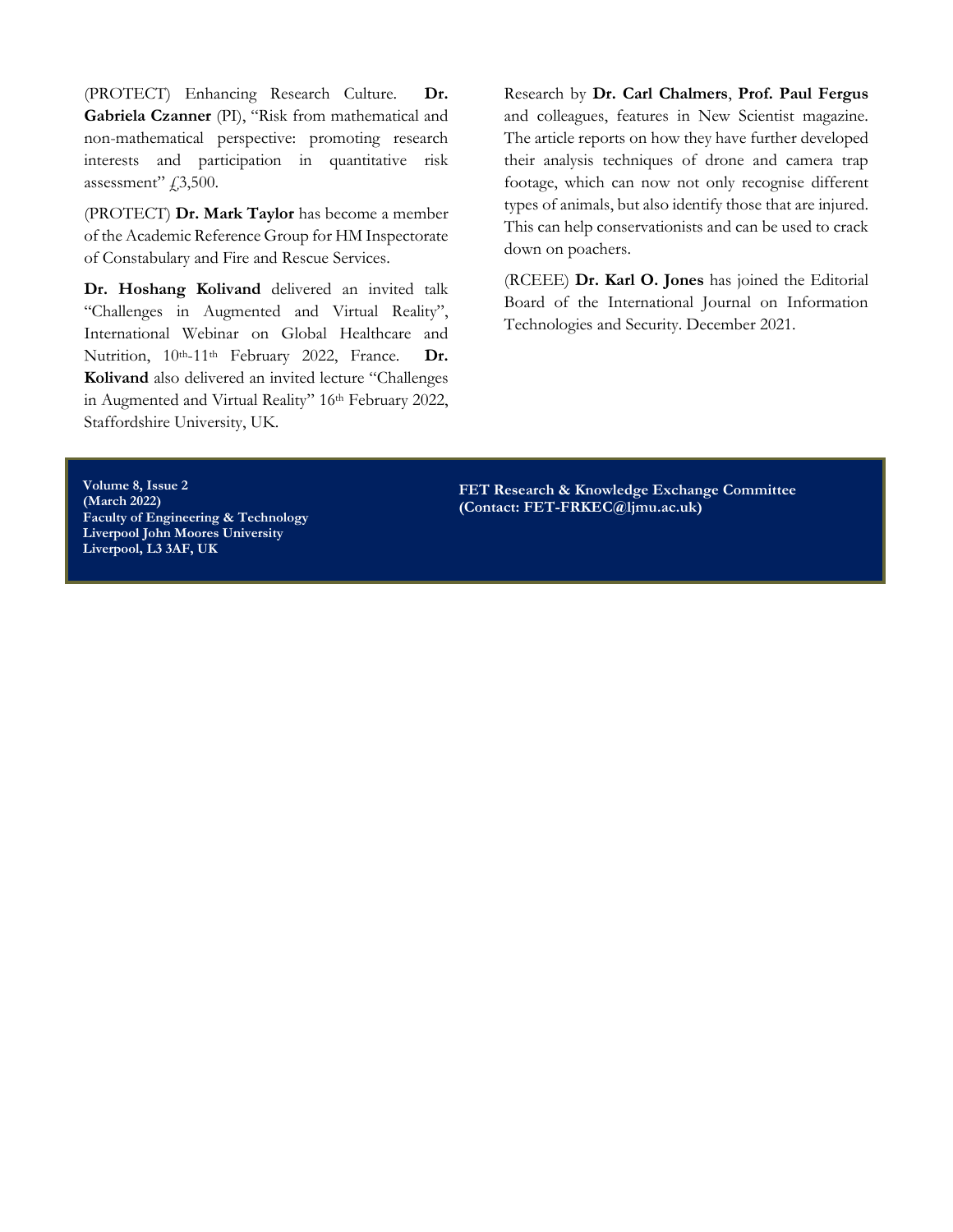# **Faculty of Engineering and Technology**

**January 2022**

# **FET RESEARCH NEWSLETTER**

# **EXTERNAL RESEARCH GRANTS SECURED (THRESHOLD: £10K)**

(ARI) £108k allocated to LJMU, Royal Society Research Fellows Enhanced Research Expenses, **Prof. Rob Crain**. Royal Society, 2021-2022.

(BEST)  $f$ <sub>24k</sub> allocated to LJMU, Durability analysis of a cement free breakwaters developed using waste based geopolymer and recycled aggregate - an approach to decarbonise shore protection globally, **Dr. Monower Sadique (PI)**, **Dr. Iacopo Carnacina** and **Prof. Thanh Nguyen (LOOM)**. Institution of Civil Engineers, 2021-2022.

£35k allocated to LJMU, Novel technology for extending the life of trench reinstatements, **Prof. Hassan Al Nageim**. Local Council Roads Innovation Group, 2022-2023.

(GERI/LOOM/MEMARC/RCEEE) £49k allocated to LJMU, Reducing maritime emissions, **Dr. Eddie Blanco Davis (PI)** and **Prof. Jin Wang**. Innovate UK, 2021-2023.

US\$60k allocated to LJMU, Addressing human error and enhancing performance through human factors, **Dr. Fang Bin Guo (PI)**, **Prof. Zaili Yang** and **Prof. Ian Jenkinson**. International Association of Maritime Universities, 2022-2023.

£100k allocated to LJMU, UK-Malaysia University Consortium, **Prof. Jin Wang (PI)**, **Prof. Mike Riley (BEST)**, **Prof. Dhiya Al-Jumeily (PROTECT)**, **Prof. Alison Cotgrave (BEST)**, **Dr. John Marsland (RCEEE)**, **Dr. Russell English (MEMARC)** and **Dr. Atif Waraich (PROTECT)**. British Council, 2022- 2024.

(PROTECT) £40k allocated to LJMU, Digital catalyst for graduate employability, **Prof. Dhiya Al-Jumeily (PI)**, **Dr. Wasiq Khan**, **Dr. Atif Waraich**, **Janet Lunn**, **Helen McCormack**, **Prof. Jin Wang (LOOM)** and **Prof. Mike Riley (BEST)**. British Council, 2022-2023.

# **AWARDS/PRIZES/KEYNOTE ADDRESSES (AT RECOGNISED INTERNATIONAL CONFERENCES)**

(ARI) **Dr. Ben Davies** delivered an invited talk, "Outflows in Evolved Stars", IAU Symposium, 2nd November 2021.

(FET) **Prof. Zaili Yang** (LOOM) is the winner of this year's VC Excellence in Research award. Prof. Yang is the holder of a prestigious  $f$ 1.5m EU Horizon grant and considered a 'world eminence' in maritime risk and safety. **Dr. Ana Armada Bras** (BEST) is the winner of this year's Excellence in the Promotion of Sustainability for her innovative research into bacteria-based selfhealing construction materials. The following were also recognised with Faculty Awards: FET's Research and Enterprise Administration Team (Faculty Winner, Excellence in Research and Knowledge Exchange Support); **Dr. Eddie Blanco-Davis** (LOOM) (Faculty Winner, Postgraduate Research Supervisor); **Mr. Paul Dickson** (Faculty Winner, Excellence in Knowledge Exchange); **Dr. Atif Waraich** (PROTECT) (Faculty Winner, Promotion of EDI in Research and Knowledge Exchange); **Prof. Patryk Kot** (BEST) (Faculty Winner, Excellence Rising Star) and **Prof. Dhiya Al-Jumeily** (PROTECT) (Faculty Winner, Response to the Covid-19 Pandemic).

(LOOM) **Prof. Zaili Yang** delivered a plenary speech, "Risk analysis and prediction of cycling accident severity",  $10<sup>th</sup>$  International Conference on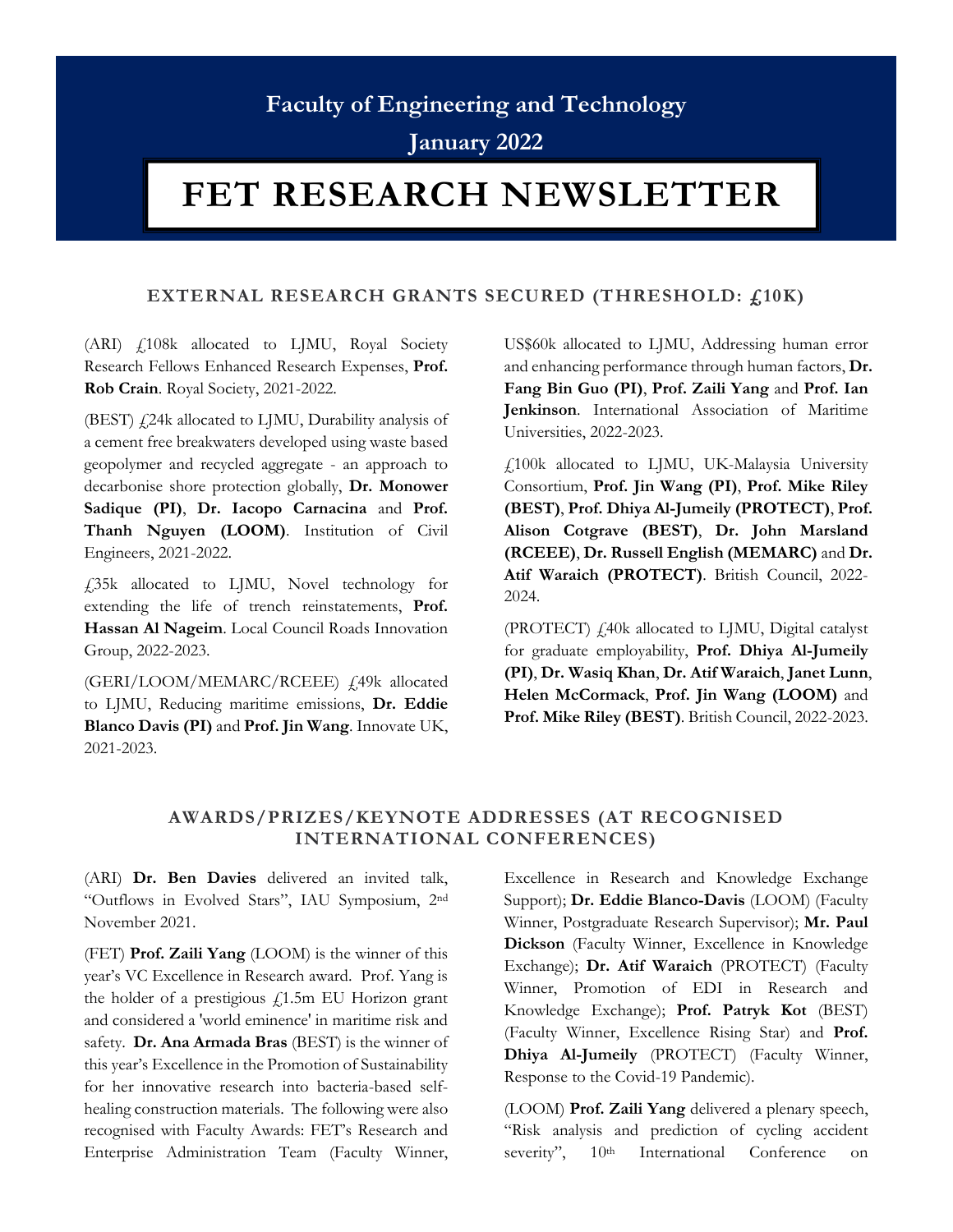Transportation and Traffic Engineering (ICTTE 2021), 24th-26th December 2021, Chengdu, China. **Prof. Yang** also acted as the Chair of the Conference Programme Committee. **Prof Yang's** "Modeling categorized truck arrivals at ports big data for traffic predication" received the second best student paper award, 10<sup>th</sup> International Conference on Logistics and Maritime Systems (LOGMS2021), 29th-30th October 2021, Zhoushan, China (coauthored with Haotian Sheng (first author, PhD student), Na Li, Pingyao Wang, Yulin Jia and Zhihong Jin).

(PROTECT) **Dr. Hoshang Kolivand** delivered an invited talk, "Future Directions of Wearable Devices in Nanotechnology", International Meet on [Nanotechnology,](https://www.albedomeetings.com/nanomeet/index.php#speakers) 13<sup>th</sup>-15<sup>th</sup> September 2021, Porto, Portugal. **Dr. Kolivand** also delivered a keynote talk, "Human Computer Interaction: Today vs Tomorrow", [International Conference on Innovative Computing,](https://icses2021.stjosephstechnology.ac.in/speaker.html)  [Intelligent Communication and Smart Electrical](https://icses2021.stjosephstechnology.ac.in/speaker.html)  systems  $(ICSES -2021)$  24<sup>th</sup>-25<sup>th</sup> September 2021, organised by St. Joseph's Institute of Technology, Chennai, India.

# **RESEARCH IMPACT GENERATING ACTIVITIES**

(ARI) Astro-ecology's drone work for fire monitoring was featured in a session at the [International Peatland](https://peatlands.org/ips-networking-event-5-november/)  [Society Event CoP26](https://peatlands.org/ips-networking-event-5-november/) on the 5<sup>th</sup> November 2021. There was an invited 4 minute video featuring the group's work, which was presented by Mark Harrison and Darmae Nasir of Borneo Nature Foundation

International, a partner of the Astro-ecology group, which consists of **Prof. Steve Longmore** (ARI), Prof. Serge Wich (SCS), **Prof. Paul Fergus** and **Dr. Carl Chalmers** (PROTECT). This will contribute to the next REF Impact Case Study and will count as international/world impact.

# **IMPORTANT ITEMS FOR POSTGRADUATE RESEARCHERS INCLUDING PHD COMPLETIONS AND RESEARCH INITIATIVES AT FET**

(ARI) A bid for a new [STFC Centre for Doctoral](https://www.ukri.org/opportunity/set-up-a-centre-for-doctoral-training-in-data-intensive-science/)  [Training \(CDT\) in Data Intensive Science](https://www.ukri.org/opportunity/set-up-a-centre-for-doctoral-training-in-data-intensive-science/) was recently submitted. It is a joint bid with the University of Liverpool for one of 5 CDTs the government will fund. A successful bid will see an investment of  $f$ 1.3M from STFC to train three cohorts of PhD students. At LJMU, 12 staff within the ARI and CSM were involved in the bid development, with **Dr. Andreea Font** and **Prof. Ian McCarthy** coordinating the overall effort. The outcome will be announced in early February 2022.

(FET) The following have been awarded LJMU VC PhD Scholarships for 2021/22:

- 1) (RCEEE) **Dr. Karl Jones**, Steve Stroud, "Audio Zooming Aligned with Video Zoom in a Drone Surveillance System for Police Forensic Evidence Gathering".
- 2) (RCEEE) **Dr. Yongqiang Qiu**, Blair Duncan, "Ultrasonic Manipulation of Nano-/micro-sized Drug Carriers for Targeted Drug Delivery Controlled".
- 3) (LOOM) **Dr. Musa Bashir**, Louie Larsen, "Influence of platform flexibility (hydroelasticity) on optimal performance of Floating Photovoltaic (FPV) Installation".

### **INTRODUCTION TO NEWLY APPOINTED RESEARCH ACTIVE MEMBERS**

(MEMARC) **Dr. Hiren Kotadia** joined Liverpool John Moores University from the University of Warwick, where he was Associate Professor. **Dr. Kotadia** was educated in India where he obtained his first degree and his Masters from the University of Sheffield and PhD

from the Brunel University London. He joined Warwick Manufacturing Group at the middle of 2015 to lead lightweight research. His research focus is solidification, phase transformation and new alloy development. In particular, **Dr. Kotadia' s** interest is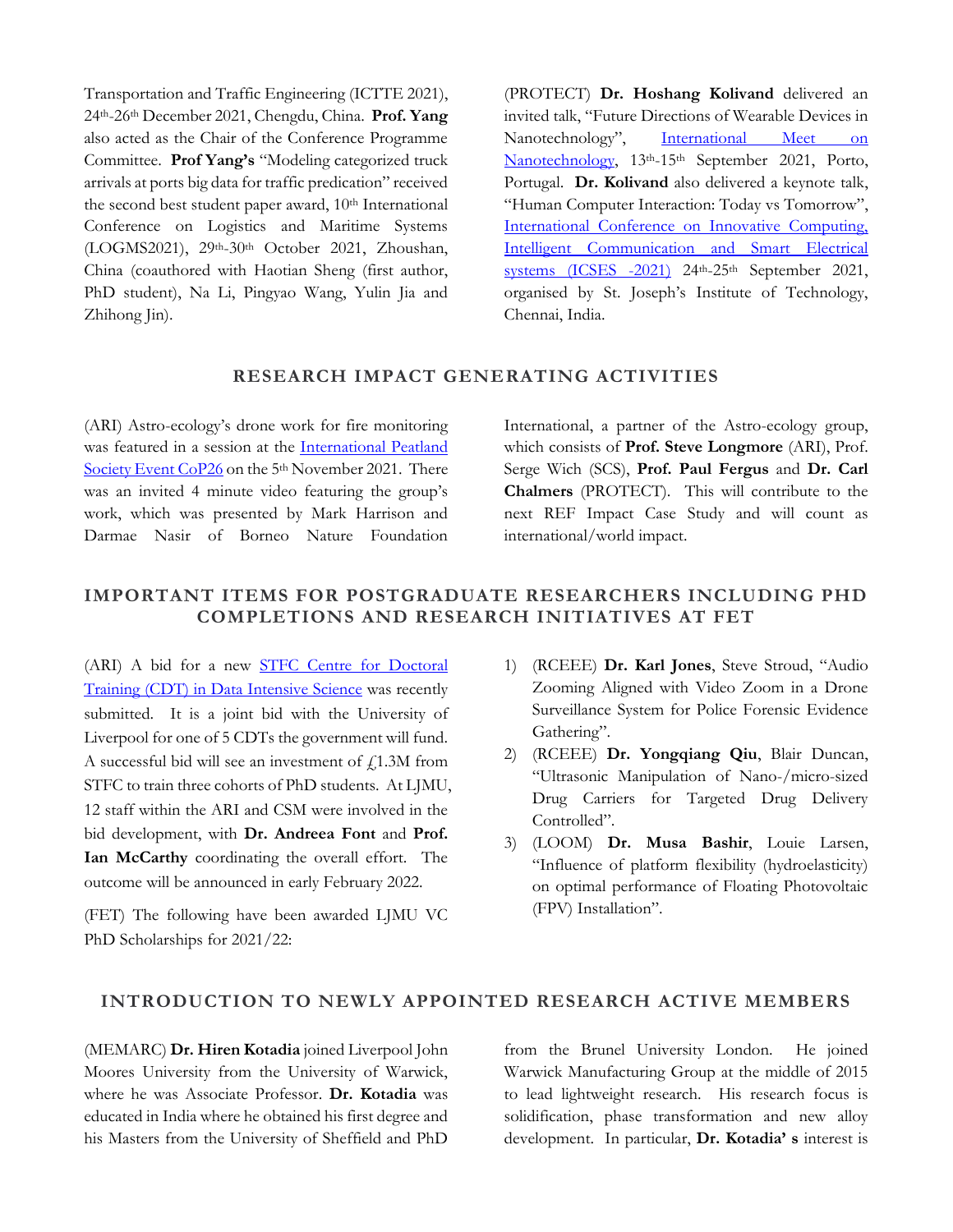to understand nucleation and growth by employing a novel combined approach of modelling and experimentation and linking these with the mechanical

and chemical properties of materials. His research work has led to industry-wide impact by establishing the material-process-application relationship.

#### **NOTABLE PUBLICATIONS**

(APM) Overton, C.E., **Wilkinson, R.R.,** Loyinmi, A., Miller, J.C., Sharkey, K.J. (2022) "Approximating Quasi-Stationary Behaviour in Network-Based SIS Dynamics", *Bulletin of Mathematical Biology*, 84, Article No. 4, [DOI.](https://link.springer.com/article/10.1007/s11538-021-00964-7) 

(DSRC) **Olier-Caparroso, I.,** Orhobor, O.I., Dash, T., Davis, A.M., Soldatova, L.N., Vanschoren, J., King, R.D. (2021) "Transformational machine learning: Learning how to learn from many related scientific problems", *Proceedings of the National Academy of Sciences*  118 (49), [DOI.](https://www.pnas.org/content/118/49/e2108013118)

(EEE) **Zhang, Q., Liu X.,** Spurgeon, S.K., **Yu, D.** (2021) "A two-layer modelling framework for predicting passenger flow on trains: A case study of London underground trains", *Transportation Research Part A Policy and Practice,* Vol. 151, pp.119-139, [DOI.](https://www.sciencedirect.com/science/article/abs/pii/S096585642100183X?via%3Dihub) 

(LOOM) Wang, X.J., Liu, Z.J., **Loughney, S., Yang, Z.,** Wang, Y.F., **Wang, J**. (2021) "Numerical Analysis and Staircase Layout Optimization for a Ro-Ro Passenger Ship during Emergency Evacuation", *Reliability Engineering and System Safety*, Vol. 271, [DOI.](https://www.sciencedirect.com/science/article/abs/pii/S0951832021005585#!)

(PROTECT) Sood, D., **Czanner, G.,** Somerville, T., Sood, I., Rowe, F.J. (2021) "Standard automated perimetry using size III and size V stimuli in advanced stage glaucoma: an observational cross-sectional comparative study", *BMJ Open*, 11 (9), **DOI**.

#### **OTHER ITEMS**

(ARI)A 4 day design review of the New Robotic Telescope project was undertaken by an international panel of experts from academia, industry and other major telescope projects from 29th November to 2nd December 2021. The review considered the current design plans in terms of feasibility, risk and cost and will provide a formal report to the project team in the New Year with its evaluation of progress to date and recommendations for future activities.

**Dr. Renske Smit** and **Prof. Steve Longmore** recently organised a week-long, [international, in-person research](https://www.granadacongresos.com/starform)  [school on star formation.](https://www.granadacongresos.com/starform) Given the pandemic, it was the first meeting many PhD students have attended and it was very well received.

Prof. Rob Crain was named in this year's Clarivate [Highly Cited Researchers List.](https://clarivate.com/news/clarivate-identifies-the-one-in-1000-citation-elite-with-annual-highly-cited-researchers-list/)

**Prof. Steve Longmore** delivered the Jeremiah Horrocks Lecture (outreach lecture series) "Astro-Ecology: using astrophysics research techniques to help tackle challenges facing the planet", 8th December 2021. University of Central Lancashire.

Around 3,500 pupils from about 200 primary schools (about a third of them from the Liverpool City Region) shared in some Astrophysics research on 15<sup>th</sup> December 2021 by joining the annual National Schools' Observatory Christmas Lecture (held online this year). Guided by the NSO team and several ARI researchers, the pupils toured the Universe to help Santa's elves find lost presents. They learnt about everything from planets to supermassive black holes and even Dark Energy. They asked lots of excellent questions (as well as stretching a bit with some Space Yoga!). The event was recorded and will be available online soon.

(FET) The following are recipients of this year's Pump Prime Awards:

1) **Dr. Abhijit Ganguli** (PI), **Dr. Monower Sadique** (Co-I) (BEST), £5,000.